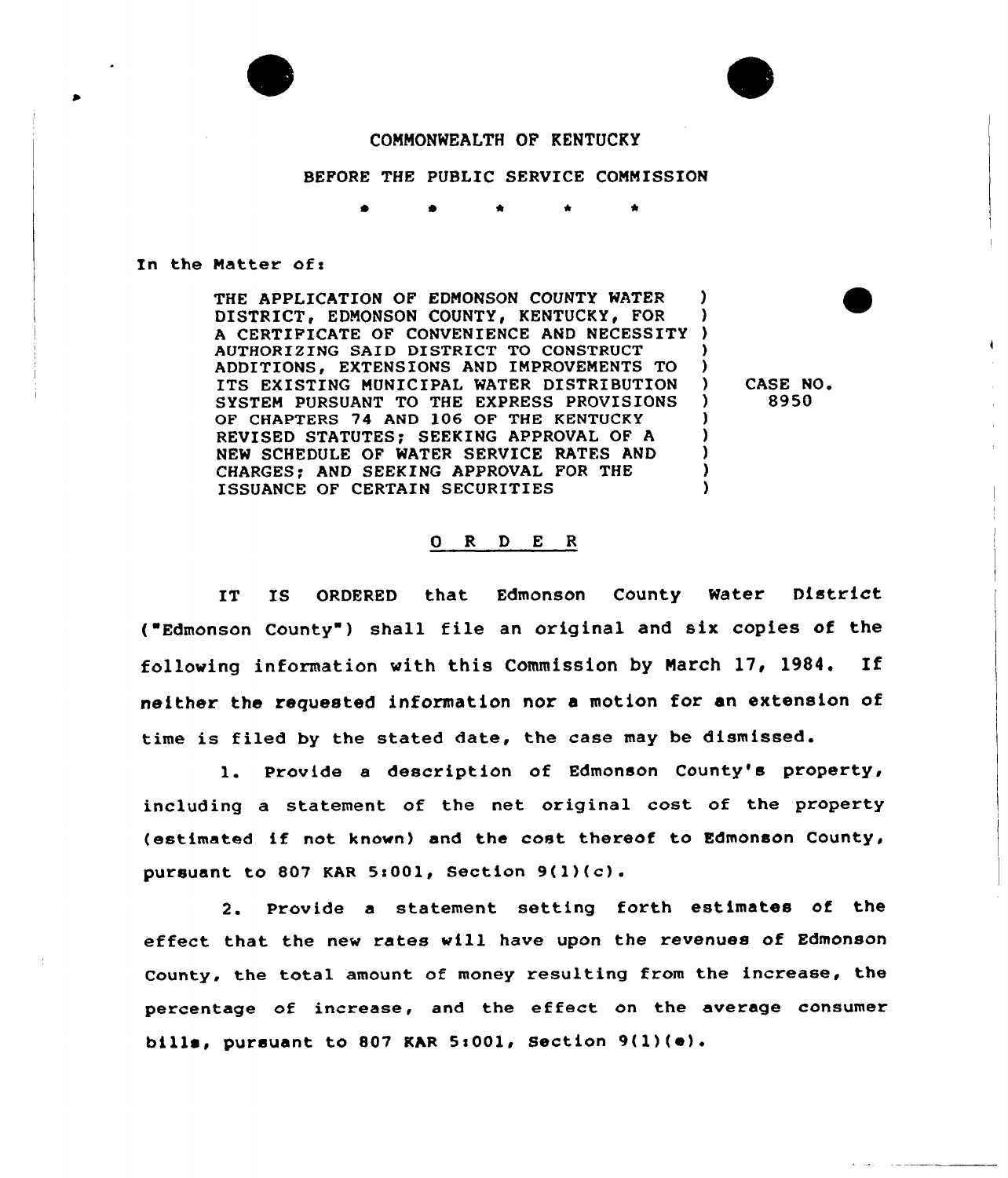



3. For the test period ended December 31, 1983, provide a statement of monthly revenues and operating expenses pursuant to 807 KAR 5:001, Section 9(2)(d).

4. In response to Item No. <sup>1</sup> of the Commission's Order dated January 9, 1984, Edmonson County presented, in comparative form, a statement of operating expenses for the two 12-month periods ended December 31, 1982 and December 31, 1983. However, this information was not presented in accordance with the Uniform System of Accounts, as the classification of expense items per the comparative statement differed with the classifications per the statement of water operation and maintenance expenses as presented in Edmonson County's annual report for the year ended December 31, 1982. Therefore, for the test period ended December 31, 1983, provide a revised statement of operating expenses, prepared in accordance with the account classifications established by the Uniform System of Accounts for Class <sup>A</sup> and 8 Water Utilities.

5. Provide a detailed schedule of Edmonson County's water utility plant in service as of December 31, 1983, classified in accordance with the Uniform System of Accounts for Class <sup>A</sup> and S Water Utilities. In addition, for each component of utility plant included in the schedule, provide the following:

- a) date of acquisition.
- b) original cost.
- c) estimated life.
- d) annual depreciation.
- e) accumulated depreciation.

 $-2-$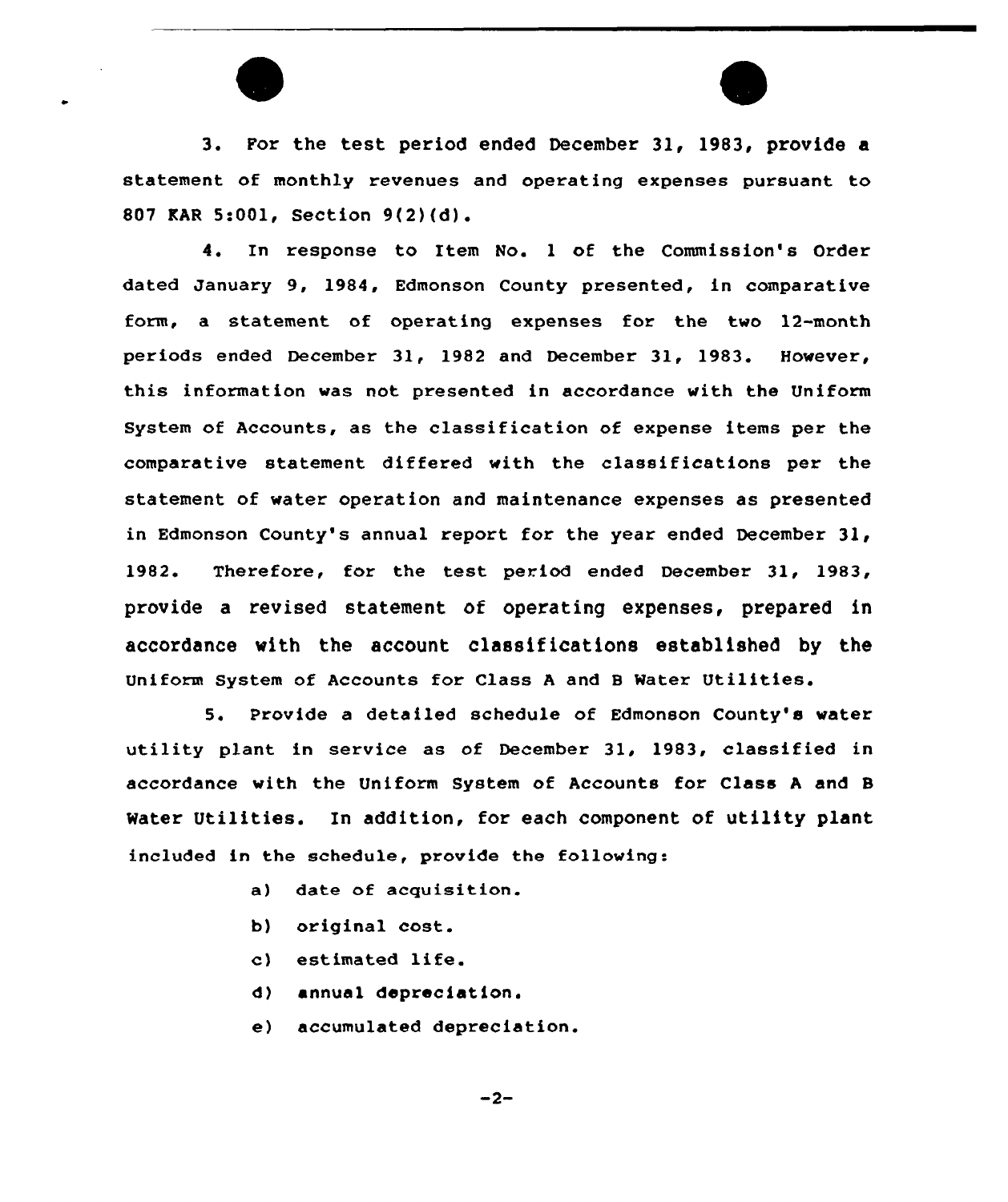6. The statement of operating expenses which Edmonson County submitted in response to Item No. 1 of the Commission's Order dated January 9, 1984, reflected total test pexiod utility expense in the amount of \$54,485. For the test period ended December 31, 1983, provide a schedule of monthly utility expense reflecting the following:

- a) monthly electric consumption data.
- b) rates charged by supplier of electricity during the test period.
- c) monthly utility expense.

If Edmonson County purchases electricity from more than one supplier, this schedule should be prepared for each supplier. In addition, if the rates changed during or subsequent to the test period, provide <sup>a</sup> schedule of monthly utility expense based on the current rates being charged by Edmonson County's supplier(s) of electricity, as applied to the test period electric consumption data.

7. For each of Edmonson County's employees, provide the following information:

- a) name and job title.
- b) description of duties and responsi- bilities.
- c) salary at the beginning of the test period.
- d) salary at the end of the test period.
- e) description and amount of employee benefits received.
- f) the account in which the annual wage or salary is reported.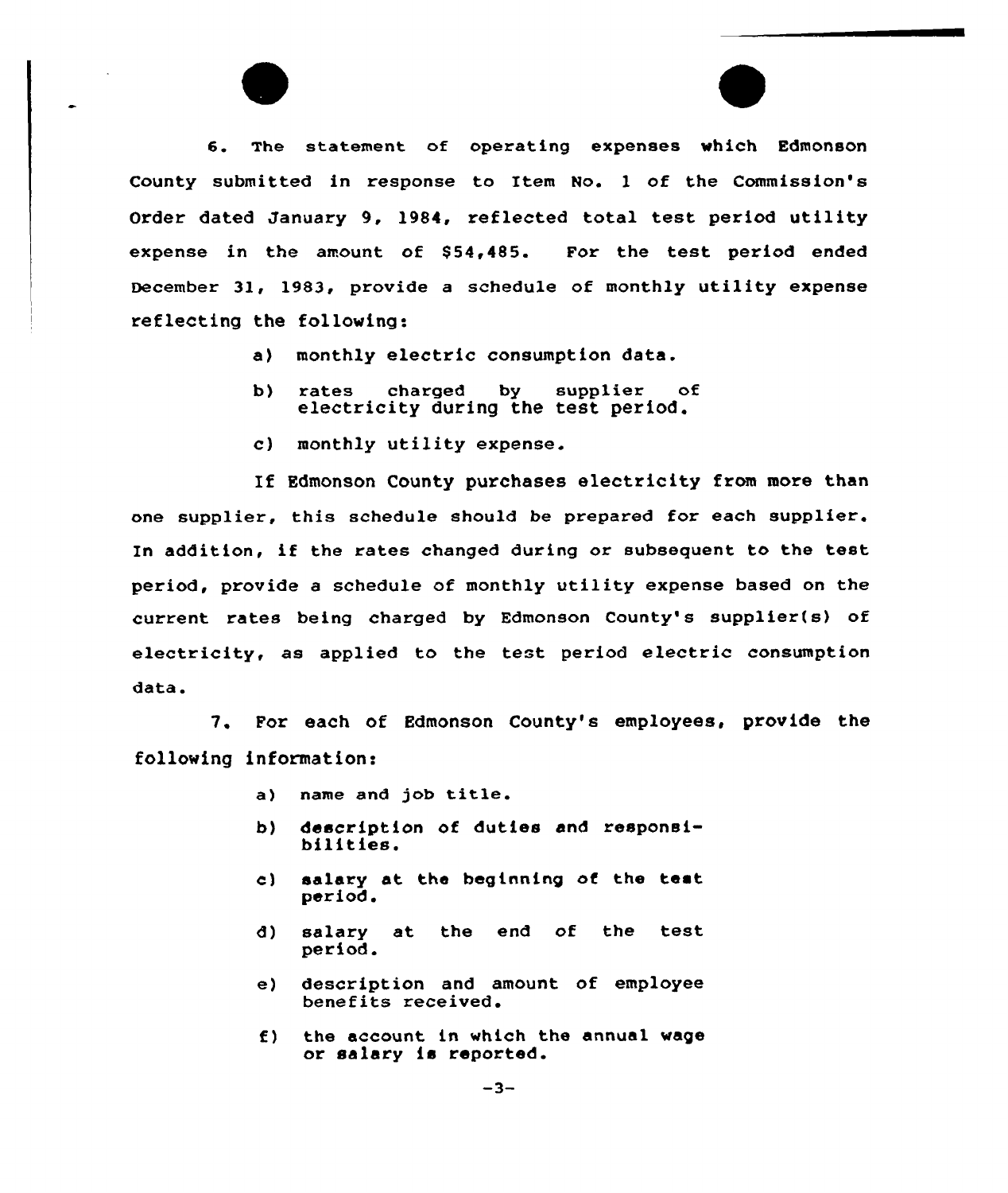8. For the test period ended December 31, 1983, provide a breakdown of Account No. <sup>635</sup> -- Naintenance of Mater Treatment Plant according to the attached Format No. l. Items of an amount less than 8100 may be grouped within a common classification. The total dollar amount of items included in the breakdown should reconcile with the total expense amount of \$26,112.32, as reported per the statement of operating expenses submitted in response to Item No. <sup>1</sup> of the Commission's Order dated January 9, 1984.

9. For each officer of Edmonson County, provide the following:

- a) name and office held.
- b} duties and responsibilities.
- c) annual salary or fee.
- d) value of or actual cost. of benefits received.
- e) estimated number of hours per month engaged in district business.

10. For the test period ended December 31, 1983, provide a schedule reflecting the deposits, withdrawals, and balance of the Depreciation Fund as maintained according to the bond resolutions of Narch 31, 1969, August 5, 1974, and May 9, 1978. This schedule should reflect:

- a) date of transaction.
- b) transaction amount.
- c) description (source of deposit, use of withdrawal).
- d) account balance.

 $-4-$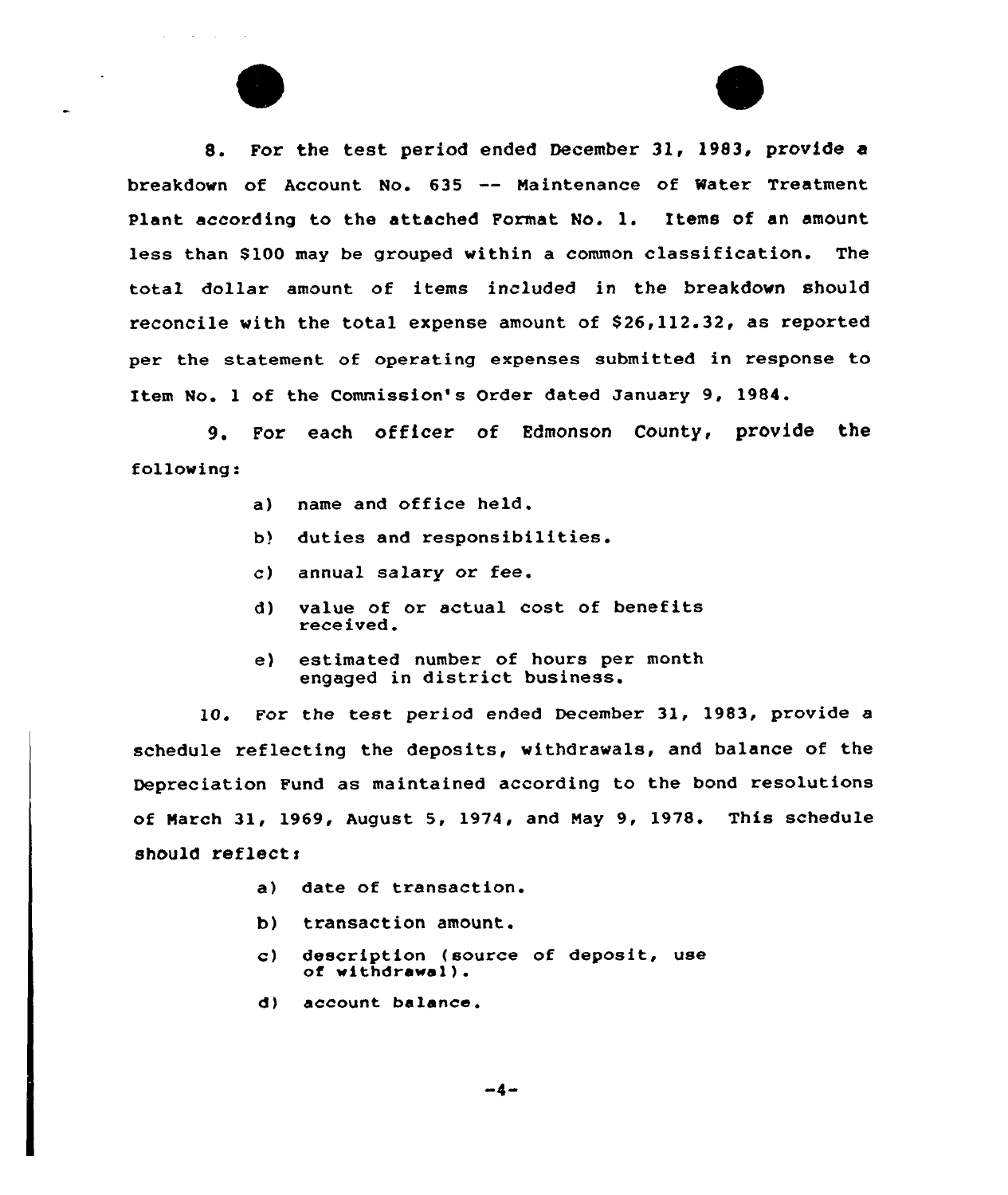ll. For the test period ended December 31, 1983, provide <sup>a</sup> schedule of the Bond Sinking Fund account, reflecting the information as requested in Item No. 10 above.

12. Provide a schedule reflecting the amortization of the principal and interest payments on the 81,298,000 bond issue at the interest rate of <sup>7</sup> 1/8 percent for a period of 40 years.

13. According to Exhibit B of the application, the cost of supplying water to the 870 new customers would be an amount of S32,600. Provide supporting computations reflecting the basis upon which this amount was determined.

14. Provide supporting computations to reflect the method in which the additional billing and administrative costs in the amount of \$22,620 were determined, as indicated in Exhibit B of the application.

15. According to the billing analysis submitted in response to Item No. 1 of the Commission's Order dated December 20, 1983, the rates proposed by Edmonson County will produce total revenues in the amount of 8393,317 based upon test-period water sales in gallons. By what method was this amount determined to be the required level of revenue for Edmonson County's

Edmonson Couty aware of the Commission's use of the debt-service coverage method in determining the revenue requirements of water utilities? Cite any comments that Edmonson County may wish to extend with regard to this method of revenue determination.

 $-5-$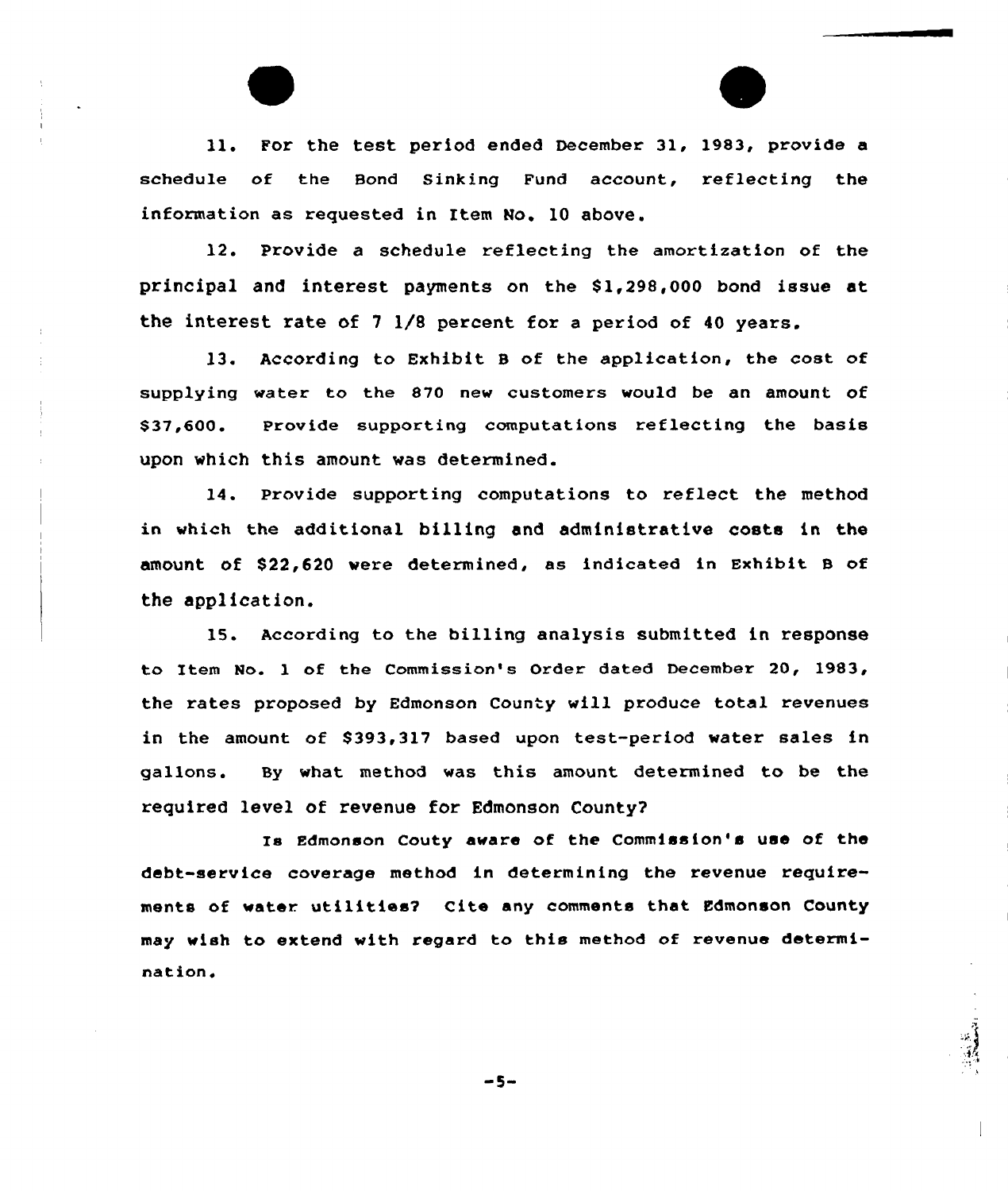~ 8

USO COLLA ALIADO NOSADAES<br>EDANSE VELICA ALIADO NOSADAES

CASE NO. 9950<br>Water Treatment Expenses<br>Waintenance of Water Treatment plant

year maed June 30, 1983

**REA INDOWN** 圖 冒

E

 $\frac{1}{2}$ 

 $\sim$  .

 $\frac{1}{4}$ 

 $\frac{1}{2}$ 

**STATEMENT** 

م<br>ا 8

L 眉 **NOTIFIERS** 

 $\begin{bmatrix} 1 \\ 1 \\ 1 \\ 1 \end{bmatrix}$